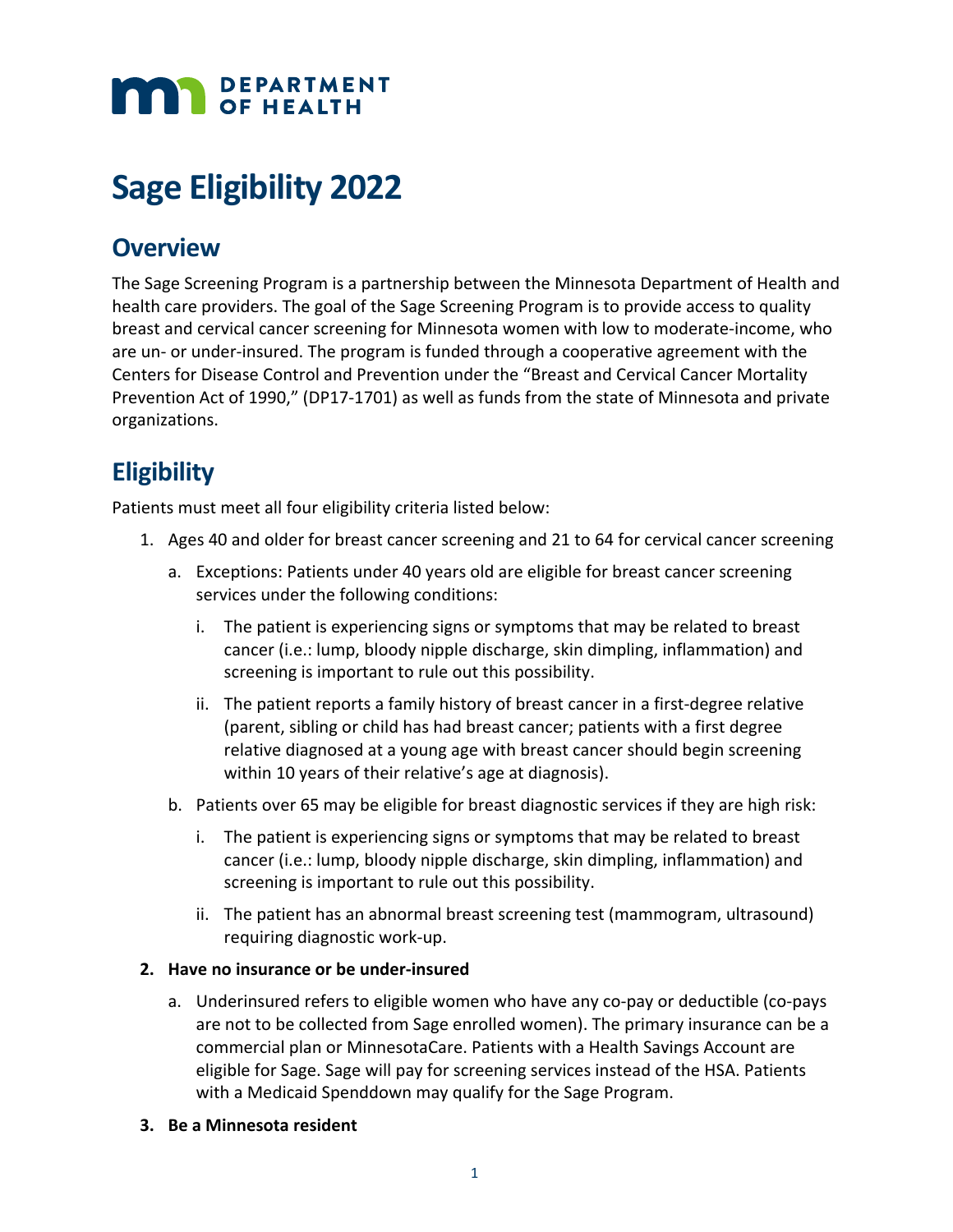- a. Patients who live in Minnesota, either year-round or seasonally, are eligible for Sage Screening Program services if they meet the program's income and insurance guidelines.
- b. Patients who are not Minnesota residents should be referred to the Breast and Cervical Cancer Early Detection Program in their state of residence to determine eligibility for services in their own state's program. Phone numbers for other state programs can be obtained by calling 1‐888‐643‐2584.
- c. Non‐Minnesota residents from adjacent states are eligible for the Sage Screening Program if they meet Sage's income and insurance guidelines. These patients are NOT eligible for treatment coverage under the Minnesota Treatment Act and as a result of participating in Sage may become ineligible for coverage under their state's Treatment Act.
- **4. Annual income at or below 250% of the federal poverty level (based on income and family size)**
	- a. Income guidelines change annually after January 1<sup>st</sup> and are also listed on the Sage website. 2022 income guidelines listed below.
	- **b.** Patients who were born female or who are transgender women (male‐to‐female), who have taken or are taking hormones and meet all other program eligibility requirements, are eligible to receive breast cancer screening and diagnostic services through the Sage Screening Program. All individuals eligible to receive Sage services will be referred to as "patients" throughout the remainder of this manual.

| <b>Household Number</b> | <b>Monthly Income</b> | <b>Yearly Income</b> |
|-------------------------|-----------------------|----------------------|
| 1                       | \$2,831               | \$33,975             |
| 2                       | \$3,815               | \$45,775             |
| 3                       | \$4,798               | \$57,575             |
| 4                       | \$5,781               | \$69,375             |
| 5                       | \$6,765               | \$81,175             |
| 6                       | \$7,748               | \$92,975             |

### **2022 Income Guidelines**

Self-employed or farmers should use their net income after deducting business expenses. Since monthly incomes may vary, encourage clients to use a current or recent month's estimate of their monthly income after business expenses. No documentation is required.